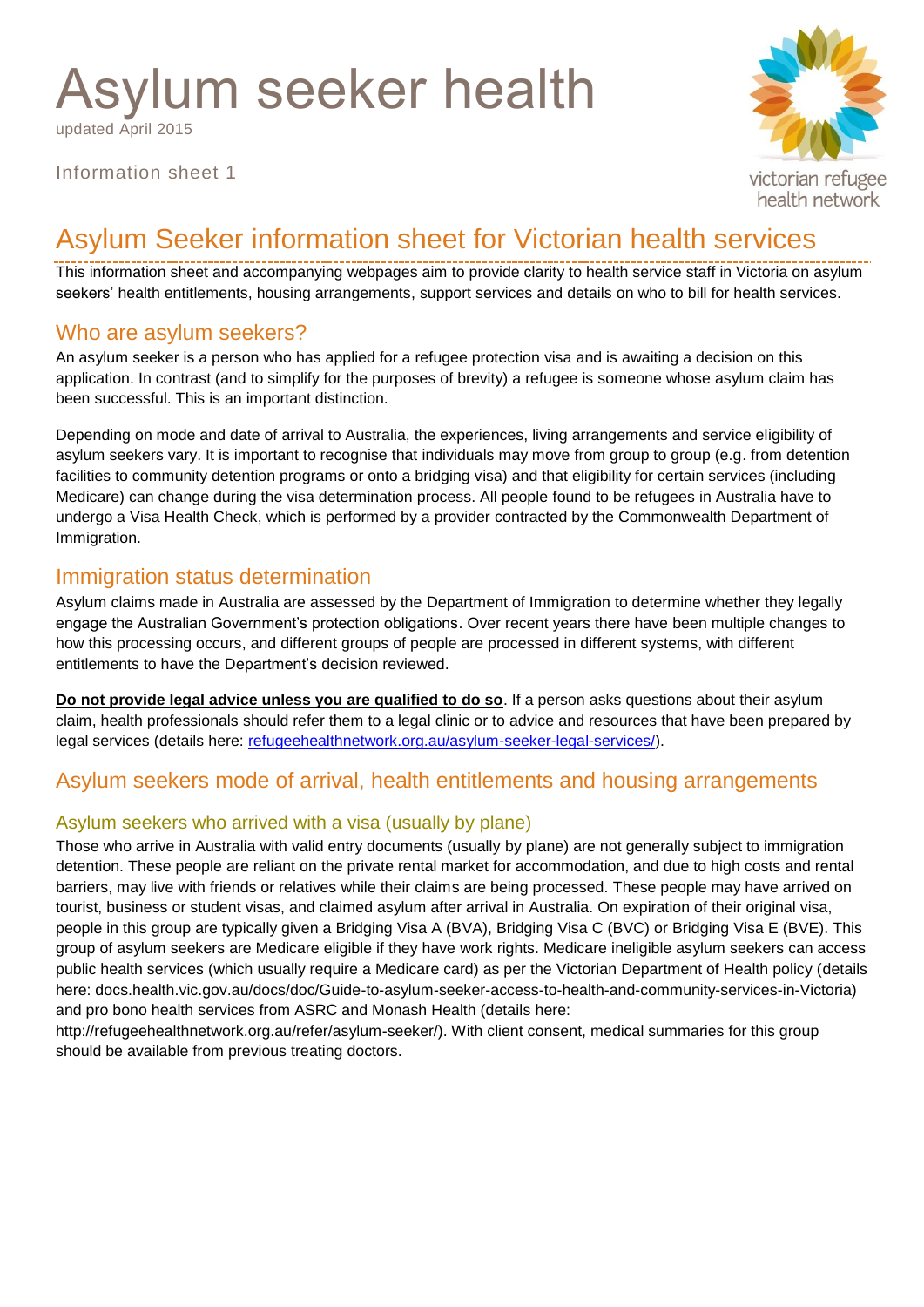#### Asylum seekers who arrived without a visa (prior to 31 December 2013)

Note: asylum seekers who arrived by boat without a valid visa after 31 December 2013 are subject to transfer to Naru and Manus Island.

#### Immigration detention (no visa status)

*This includes alternate places of detention (APOD), Melbourne Immigrant Transit Accommodation (MITA) and Maribyrnong Immigration Detention Centre.*

Asylum seekers who arrived without valid entry documents are subject to periods of immigration detention. Those who arrived by boat before 31 December 2013 were usually detained on Christmas Island in the first instance, and then moved to mainland immigration detention facilities. People in detention have no visa status. While in detention facilities, health care is facilitated by the Commonwealth government-contracted service International Health and Medical Services (IHMS). The health contracting arrangement sometimes involves receiving care from contracted private or public hospitals that have reimbursement arrangements with the Department of Immigration. People in held detention are accompanied by guards to all appointments outside of the detention facility.

After release from a detention facility, clients are given a detention health discharge summary prepared by IHMS. If this is misplaced health professionals may request this from the Status Resolution Support Services provider (detail here: [refugeehealthnetwork.org.au/case-work-support-for-asylum-seekers/\)](http://refugeehealthnetwork.org.au/case-work-support-for-asylum-seekers/). The detention health discharge summary includes details of diagnosis, medication and special needs.

#### Community detention (no visa status)

Some asylum seekers are released from immigration detention facilities into the community under Residence Determination arrangements. Placement in the community allows people to move about without being accompanied. Department of Immigration have contracted service providers under the Status Resolution Support Services (SRSS) program to provide people in this group (usually women, families or unaccompanied minors) with housing and case management support. These clients are legally still in detention and have no visa status. Community Detention clients are not eligible for Medicare, instead IHMS is contracted by the Department of Immigration to facilitate and pay for a specified range of health services for this group. Clients in this group should have an IHMS Card. Upon entry into Community Detention, IHMS will assign a General Practice clinic located within reasonable distance of a person's housing. Each GP clinic will have been credentialed by IHMS, meaning that the clinic has entered into a formal agreement to provide services at agreed rates, with administrative procedures in place. The SRSS providers will arrange the first appointment with the assigned GP. The client should bring with them their health discharge summary provided by IHMS. The GP manages health care for the client, and refers to other providers as required and in line with agreed procedures. IHMS will meet the cost of eligible clinical services and will reimburse GP consults using Australian Medical Association (AMA)/Department of Veterans Affairs rates. IHMS, through Department of Immigration, has alterative reimbursement arrangements for other public health services. Specialist referral should be organised with the assistance of IHMS. Health discharge summaries and medical summaries are available from IHMS through the Community Detention Assistance Desk (Ph.1800 689 295).

#### Living in the community post-detention (Bridging Visa E)

Since November 2011, asylum seekers have been released from detention facilities on a Bridging Visa E (BVE) to live in the community. This group are reliant on the private rental market, and receive six weeks of income, housing and case work support from Status Resolution Support (SRSS) providers after they exit detention. The level and length of additional support that an individual or family receive will be determined by the Department of Immigration. Holders of BVE are eligible for Medicare. BVE holders may not be aware that they are eligible for Medicare, and will need support to understand the Medicare system. SRSS providers can help these clients register for Medicare and renew Interim Medicare Cards after their expiry. Medicare validity and expiry is linked with an asylum seeker's BVE, in circumstances where a BVE has expired due to Department of Immigration administrative processing delays, a client remains in the community without a valid Medicare card. In these instances payment for medical services may be arranged in advance with SRSS providers through a letter of supply.

## Health Consequences of Long Term Detention

People detained for prolonged periods in immigration detention (including Australian immigration detention) may have memory, concentration and other mental health impairments related to this experience. Further clinical guidance material may be found here: [refugeehealthnetwork.org.au/learn/guides/](http://refugeehealthnetwork.org.au/learn/guides/)